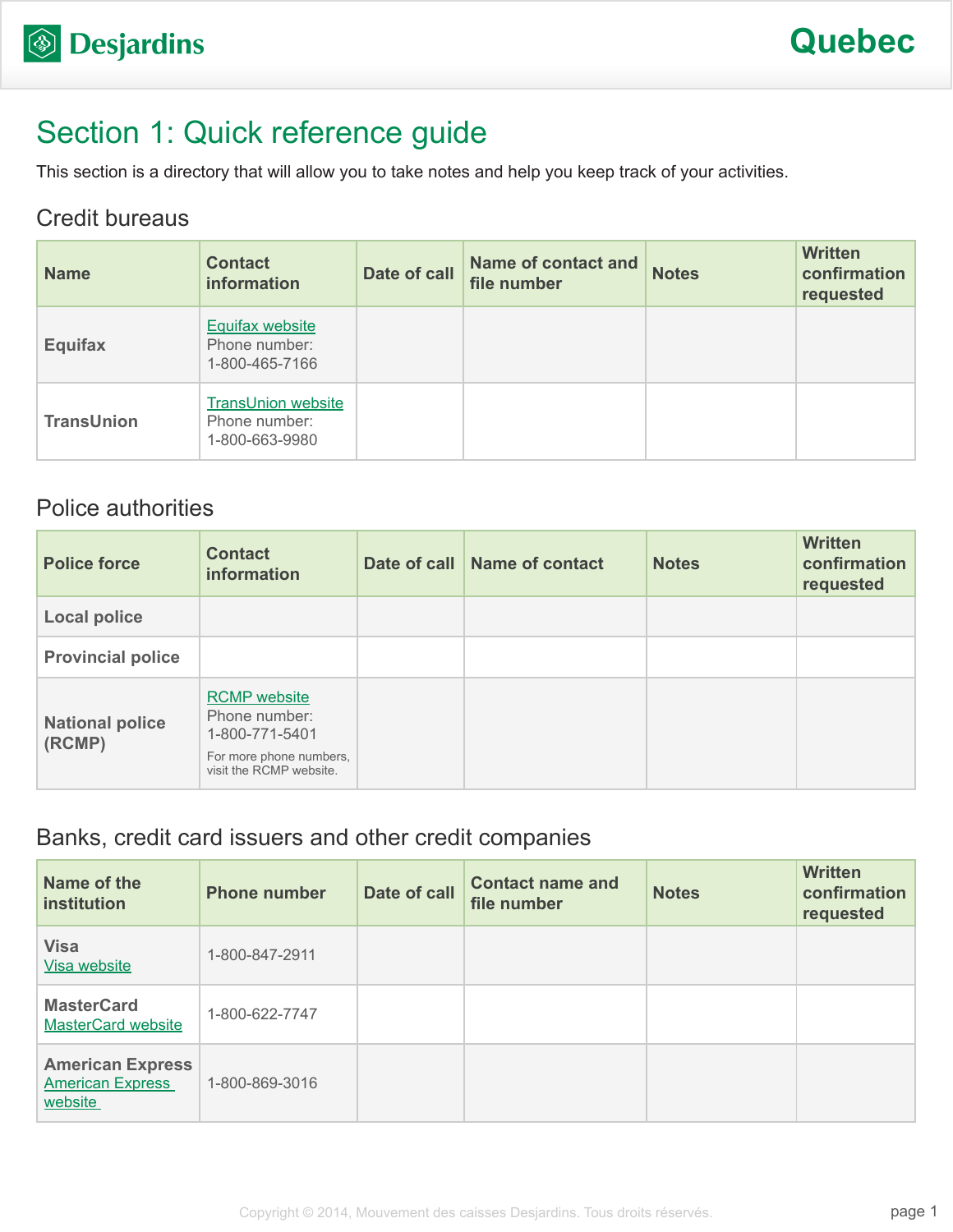

# **Quebec**

| Name of the<br><b>institution</b>                                                                                               | <b>Phone number</b> | Date of call | <b>Contact name and</b><br>file number | <b>Notes</b> | <b>Written</b><br>confirmation<br>requested |
|---------------------------------------------------------------------------------------------------------------------------------|---------------------|--------------|----------------------------------------|--------------|---------------------------------------------|
| <b>Canadian Bankers</b><br><b>Association -</b><br><b>List of banks</b><br>operating in<br>Canada<br><b>Association website</b> |                     |              |                                        |              |                                             |
| <b>Ombudsman for</b><br><b>Banking Services</b><br>and Investments<br>Ombudsman website                                         | 1-888-451-4519      |              |                                        |              |                                             |

### Other organizations that issue cards and licences

| Name of the<br>organization                                                                     | <b>Contact</b><br>information                                                                                                                    | <b>Date of call</b> | <b>Name of contact and</b><br>file number | <b>Notes</b> | <b>Written</b><br>confirmation<br>requested |
|-------------------------------------------------------------------------------------------------|--------------------------------------------------------------------------------------------------------------------------------------------------|---------------------|-------------------------------------------|--------------|---------------------------------------------|
| <b>Employment</b><br>and Social<br><b>Development</b><br>Canada<br>(social insurance<br>number) | <b>ESDC</b> website<br>Phone number:<br>1-800-622-6232                                                                                           |                     |                                           |              |                                             |
| <b>Passport Canada</b>                                                                          | <b>Passport Canada</b><br>website<br>Phone number:<br>1-800-567-6868<br>Calls outside<br>Canada and the<br>U.S.: 819-997-8338                    |                     |                                           |              |                                             |
| <b>International</b><br>driver's licences<br>(issued by CAA)                                    | <b>CAA</b> website<br>Quebec<br>514-861-7575 or<br>1-800-686-9243                                                                                |                     |                                           |              |                                             |
| Immigration<br>and Citizenship<br><b>Canada</b>                                                 | Immigration and<br><b>Citizenship Canada</b><br>website<br>Phone number:<br>1-888-242-2100<br>For permanent<br>resident cards:<br>1-800-255-4541 |                     |                                           |              |                                             |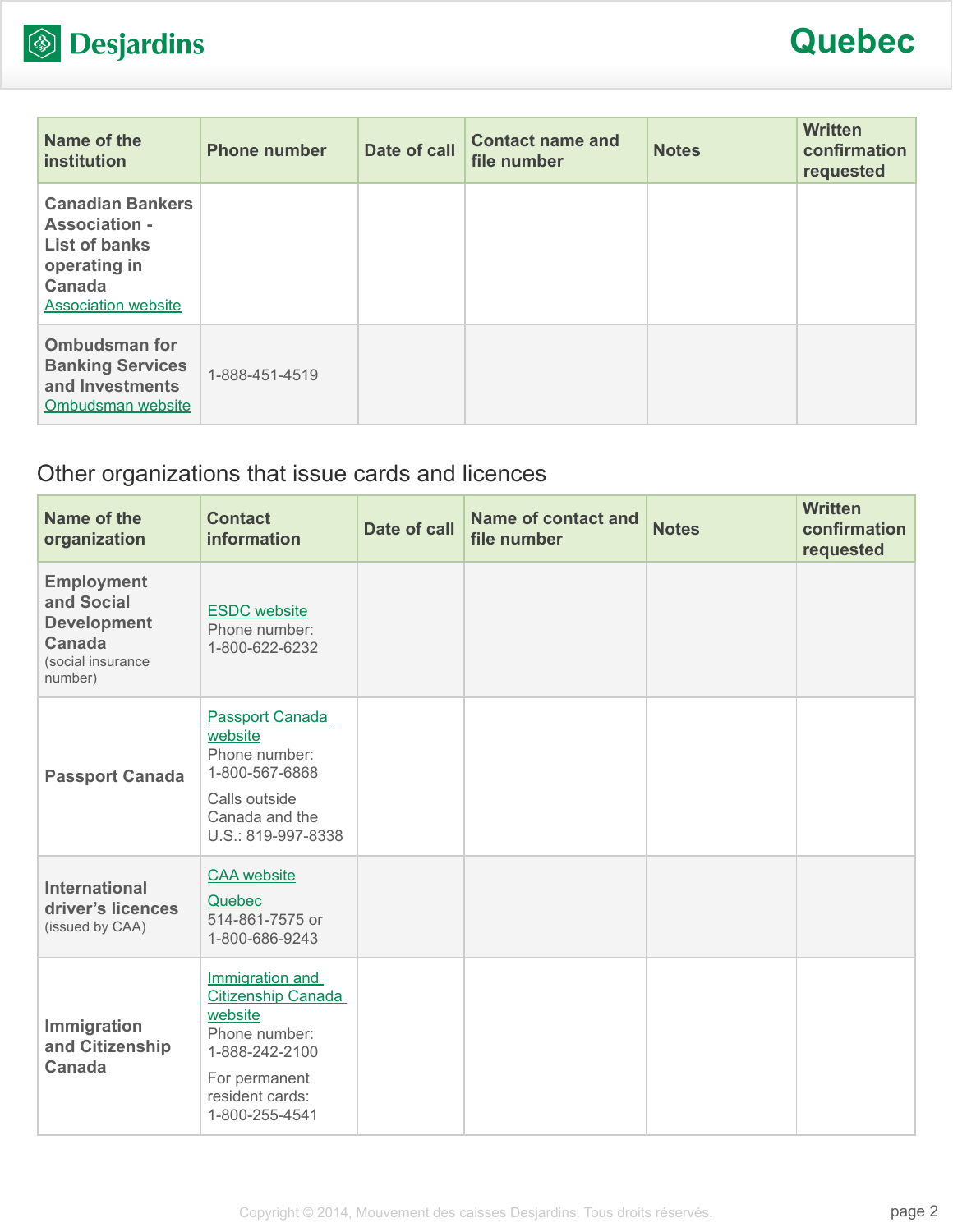

## **Quebec**

| Name of the<br>organization                                                               | <b>Contact</b><br>information                          | Date of call | <b>Name of contact and</b><br>file number | <b>Notes</b> | <b>Written</b><br>confirmation<br>requested |
|-------------------------------------------------------------------------------------------|--------------------------------------------------------|--------------|-------------------------------------------|--------------|---------------------------------------------|
| <b>Employment</b><br>and Social<br><b>Development</b><br>Canada<br>(Old Age Security)     | <b>ESDC</b> website<br>Phone number:<br>1-800-277-9915 |              |                                           |              |                                             |
| <b>Provincial health</b><br>card                                                          |                                                        |              |                                           |              |                                             |
| <b>Hospital cards</b>                                                                     |                                                        |              |                                           |              |                                             |
| <b>Other licensing</b><br>agencies                                                        |                                                        |              |                                           |              |                                             |
| Vital statistics,<br>birth, marriage<br>and death<br>certificates                         |                                                        |              |                                           |              |                                             |
| <b>Membership</b><br>cards<br>(sports clubs,<br>gyms, professional<br>associations, etc.) |                                                        |              |                                           |              |                                             |

### Organizations that provide information and assistance

| Name of the<br>organization                  | <b>Contact</b><br>information                                                              | Date of call | <b>Name of contact and</b><br>file number | <b>Notes</b> | <b>Written</b><br>confirmation<br>requested |
|----------------------------------------------|--------------------------------------------------------------------------------------------|--------------|-------------------------------------------|--------------|---------------------------------------------|
| <b>Canadian Anti-</b><br><b>Fraud Centre</b> | <b>Canadian Anti-Fraud</b><br>Centre website<br>Phone number:<br>1-888-495-8501            |              |                                           |              |                                             |
| <b>Competition</b><br><b>Bureau</b>          | <b>Competition Bureau</b><br>website<br>Phone number:<br>819-997-4282 or<br>1-800-348-5358 |              |                                           |              |                                             |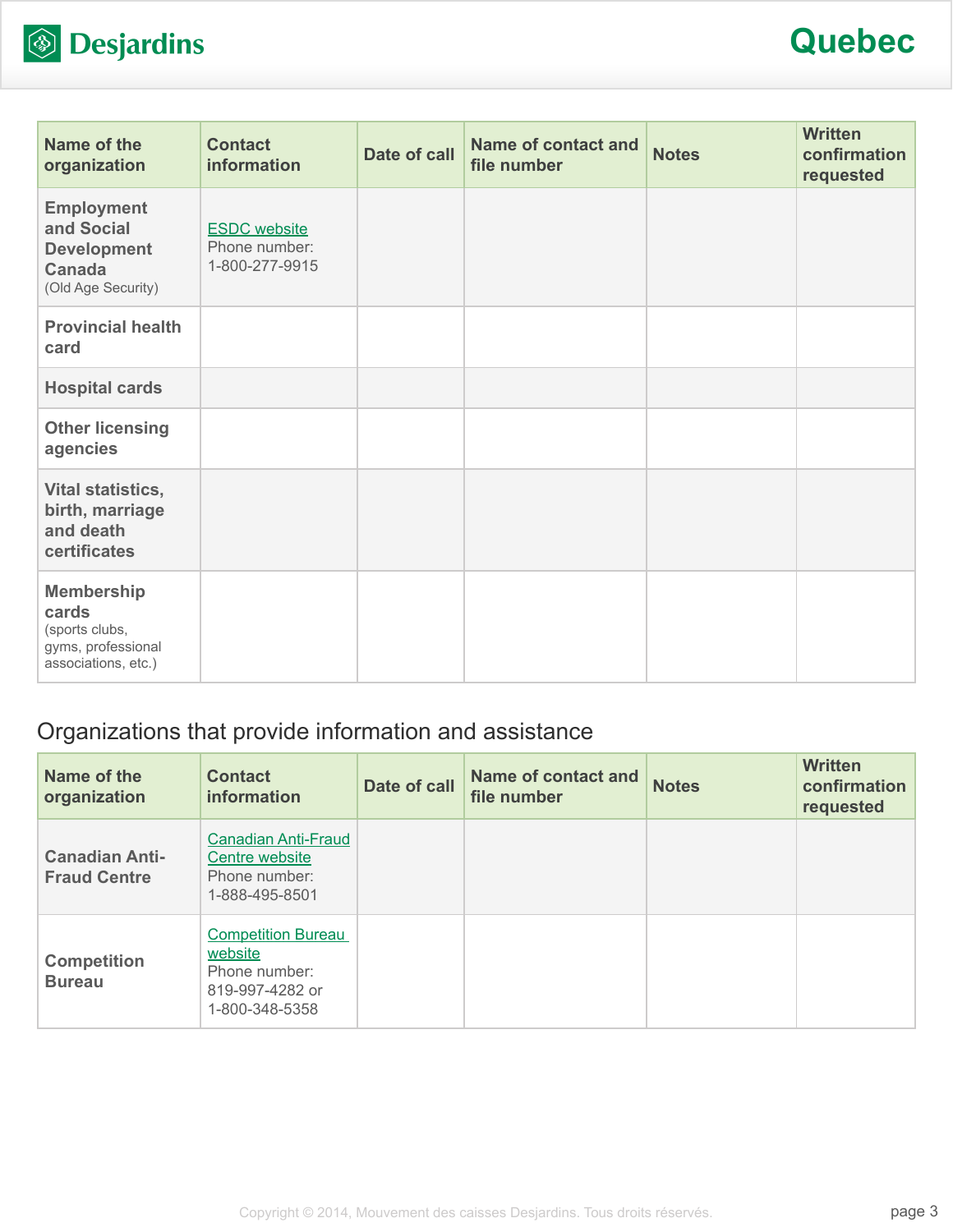

| Name of the<br>organization                                            | <b>Contact</b><br>information                                                                                                              | Date of call | <b>Name of contact and</b><br>file number | <b>Notes</b> | <b>Written</b><br>confirmation<br>requested |
|------------------------------------------------------------------------|--------------------------------------------------------------------------------------------------------------------------------------------|--------------|-------------------------------------------|--------------|---------------------------------------------|
| <b>Canadian</b><br><b>Council of Better</b><br><b>Business Bureaus</b> | <b>BBB</b> website<br>Phone number:<br>613-789-5151 or<br>416-644-4936<br>Office de la<br>protection du<br>consommateur:<br>1-888-672-2256 |              |                                           |              |                                             |

# Section 2: Directory of organizations that can help you

List of organizations you should contact if you discover or suspect you are the victim of identity theft. It will help you keep track of your activities and take action to minimize damages and restore your identity.

### National resources

#### Credit bureaus

| Name of the<br>organization | Name of the organization                                  | <b>Description</b>                                                                                                                                                               |
|-----------------------------|-----------------------------------------------------------|----------------------------------------------------------------------------------------------------------------------------------------------------------------------------------|
| <b>Equifax</b>              | Equifax website<br>Phone number: 1-800-465-7166           | To get a copy of your credit report, request corrections when<br>necessary and put a fraud alert on your file.<br>Please note that this alert will be valid for a 6 year period. |
| <b>TransUnion</b>           | <b>TransUnion website</b><br>Phone number: 1-800-663-9980 | To get a copy of your credit report, request corrections when<br>necessary and put a fraud alert on your file.<br>Please note that this alert will be valid for a 6 year period. |

#### Identity theft prevention organizations

| Name of the<br>organization                                            | <b>Contact information</b>                                                                        | <b>Description</b>                                                           |
|------------------------------------------------------------------------|---------------------------------------------------------------------------------------------------|------------------------------------------------------------------------------|
| <b>Canadian Anti-</b><br><b>Fraud Centre</b>                           | <b>Canadian Anti-Fraud Centre</b><br>website<br>Phone number:<br>1-888-495-8501 or 1-705-495-8501 | To report telemarketing, Internet (email) or any type of financial<br>fraud. |
| <b>Canadian Health</b><br><b>Care Anti-Fraud</b><br><b>Association</b> | <b>CHCAFA</b> website<br>Phone number:<br>416-593-2633 or 1-866-962-4222                          | To report health care fraud.                                                 |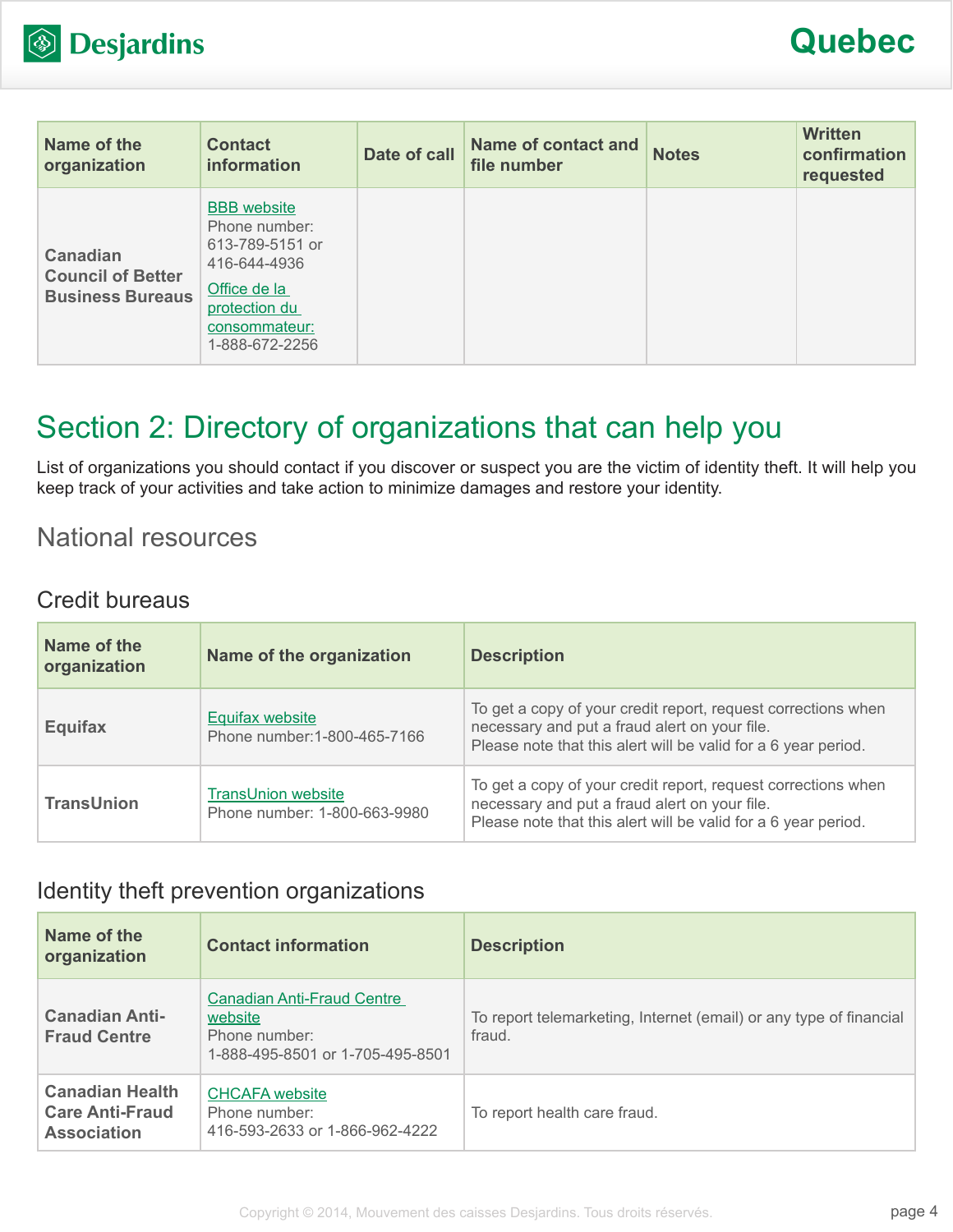

| Name of the<br>organization              | <b>Contact information</b>                                                                                    | <b>Description</b>                                  |
|------------------------------------------|---------------------------------------------------------------------------------------------------------------|-----------------------------------------------------|
| <b>RCMP's Scams</b><br>and Fraud section | <b>RCMP</b> website<br>Phone number: 1-800-771-5401<br>For more telephone numbers, visit the RCMP<br>website. | To report cases of fraud that did not occur online. |

### Government agencies

| Name of the<br>organization                                                           | <b>Contact information</b>                                                                                                               | <b>Description</b>                                                                                                                                                                                                                                   |
|---------------------------------------------------------------------------------------|------------------------------------------------------------------------------------------------------------------------------------------|------------------------------------------------------------------------------------------------------------------------------------------------------------------------------------------------------------------------------------------------------|
| <b>Employment</b><br>and Social<br><b>Development</b><br>Canada                       | <b>ESDC</b> website<br>Phone number: 1-800-622-6232                                                                                      | To report that your social insurance number is being used<br>fraudulently and to request that it be destroyed and new one<br>issued.<br>Please note that if a new SIN is requested, you will be<br>responsible for 2 SINs for the rest of your life. |
| <b>Passport Canada</b>                                                                | <b>Passport Canada</b><br>Phone number: 1-800-567-6868<br>Calls outside Canada and the U.S.:<br>819-997-8338                             | To report that your passport is perhaps being used fraudulently<br>and to request a new one, where applicable.                                                                                                                                       |
| Immigration<br>and Citizenship<br>Canada                                              | <b>Immigration and Citizenship</b><br>Canada website<br>Phone number: 1-888-242-2100<br>For a permanent resident card:<br>1-800-255-4541 | To report that your proof of citizenship or landed immigrant card<br>are perhaps being used fraudulently and to request that it be<br>destroyed and a new one issued, where applicable.                                                              |
| <b>Employment</b><br>and Social<br><b>Development</b><br>Canada<br>(Old Age Security) | <b>ESDC</b> website<br>Phone number: 1-800-277-9914                                                                                      | To report that your identity is perhaps being used to receive<br>OAS cheques fraudulently.                                                                                                                                                           |
| <b>Canada Revenue</b><br><b>Agency</b>                                                | <b>Canada Revenue Agency website</b><br>Phone number: 1-800-267-6999 or<br>1-888-892-5667                                                | To check whether a charity is registered.                                                                                                                                                                                                            |
| <b>RCMP</b><br>(Canadian Firearms<br>Program)                                         | <b>RCMP</b> website<br>Phone number:<br>613-993-7267 or 1-800-731-4000                                                                   | To get a new firearm permit.                                                                                                                                                                                                                         |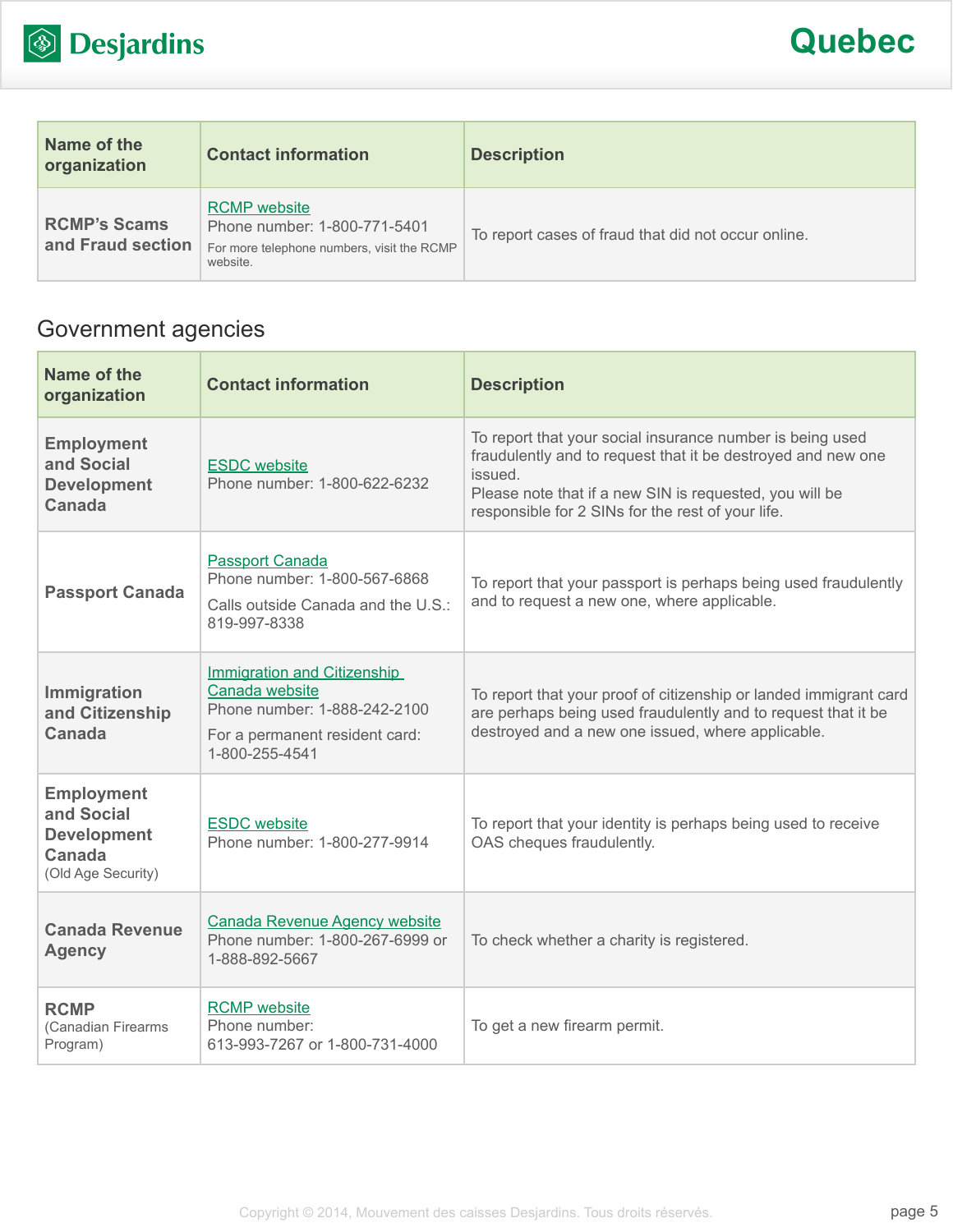

## Other agencies

| Name of the organization                                                                                            | <b>Contact information</b>                                                                                                                       |
|---------------------------------------------------------------------------------------------------------------------|--------------------------------------------------------------------------------------------------------------------------------------------------|
| <b>Office of the Privacy Commissioner of Canada</b>                                                                 | <b>Commissioner's website</b><br>Phone number: 613-947-1698 or 1-800-282-1376                                                                    |
| <b>Canadian Bankers Association</b><br>To consult the Canadian Code of Practice for Consumer Debit<br>Card Services | <b>Association website</b><br>Phone numbers:<br>Head office: 416-362-6092<br>Montreal: 514-840-8747<br>Ottawa: 613-234-4431                      |
| <b>Consumer's Association of Canada</b>                                                                             | <b>Association website</b><br>Phone number: 613-238-2533                                                                                         |
| <b>Canadian Council of Better Business Bureaus</b>                                                                  | <b>BBB</b> website<br>Phone number:<br>613-789-5151 or 416-644-4936<br>Office de la protection du consommateur:<br>1-888-672-2256                |
| <b>Retail Council of Canada</b>                                                                                     | <b>RCC</b> website<br>Phone number: 1-888-373-8245<br>Phone number: 514-982-0267 or 1-888-373-8245<br>Grocery Division - Primary: 1-888-373-8245 |
| <b>Credit Counselling Canada</b>                                                                                    | <b>Credit Counselling Canada website</b><br>Phone number: 1-888-527-8999<br><b>SOS Dettes:</b><br>514-375-0138 or 1-866-615-1226                 |
| <b>Public Interest Advocacy Centre</b>                                                                              | <b>PIAC</b> website<br>Phone number: 613-562-4002                                                                                                |
| <b>Interac Association</b>                                                                                          | Interac website<br>Phone number: 416-632-8550 or 1-855-789-2979                                                                                  |
| <b>Consumer Measures Committee</b>                                                                                  | Committee website<br>Fax number: 613-952-6927                                                                                                    |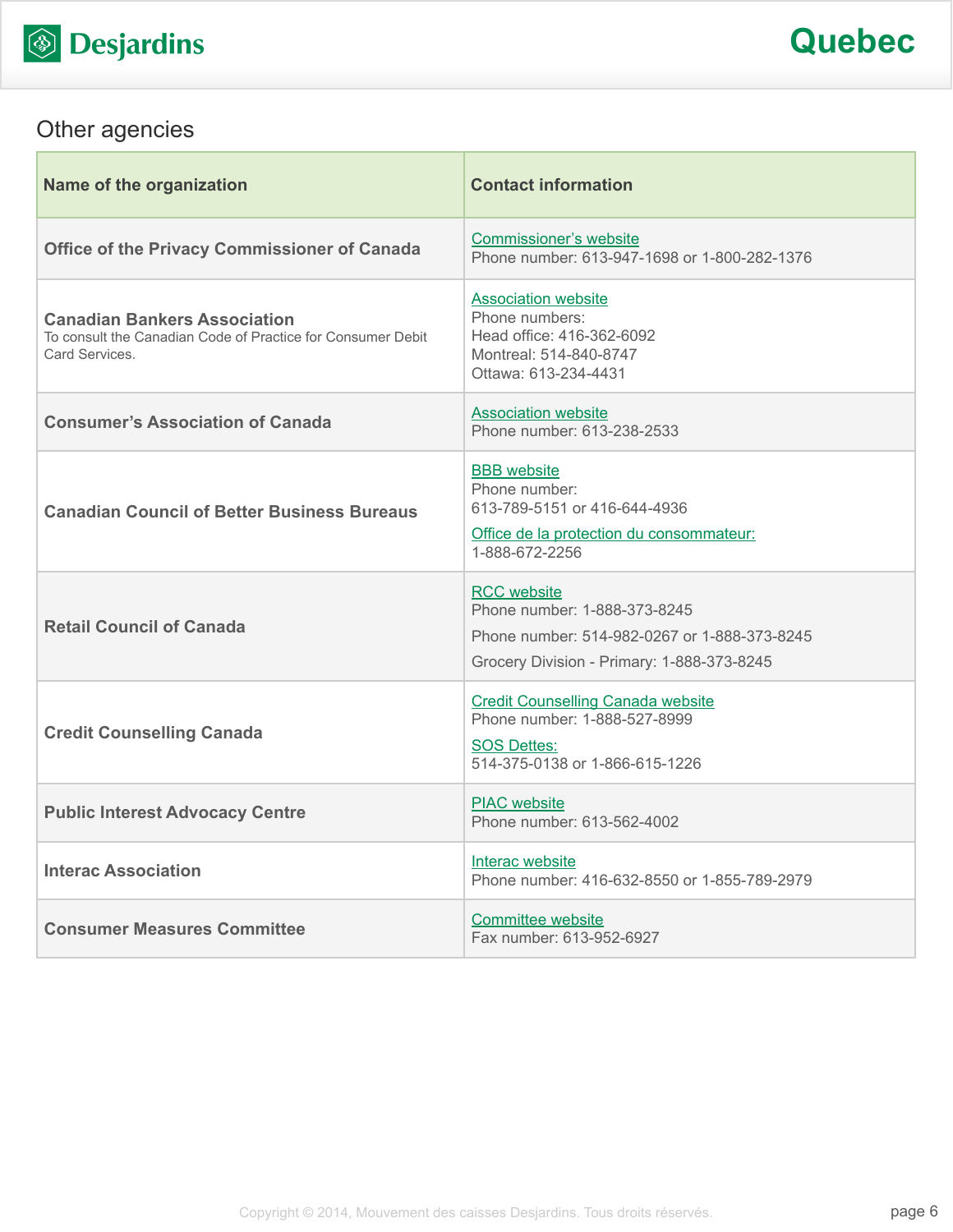

## Provincial resources

| Name of the<br>organization                                 | <b>Contact information</b>                                                                                                 | <b>Description</b>                              |
|-------------------------------------------------------------|----------------------------------------------------------------------------------------------------------------------------|-------------------------------------------------|
| Société de<br>l'assurance<br>automobile du<br>Québec (SAAQ) | <b>SAAQ</b> website<br>Phone numbers:<br>Quebec: 418-643-7620<br>Montreal: 514-873-7620 or<br>1-800-361-7620               | Driver's licence or vehicle registration        |
| Régie de<br>l'assurance<br>maladie du<br>Québec (RAMQ)      | <b>RAMQ</b> website<br>Phone numbers:<br>Quebec: 418-646-4636<br>Montreal: 514-864-3411 or<br>1-800-561-9749               | Health insurance card                           |
| Directeur de l'état<br>civil                                | Directeur de l'état civil website<br>Phone numbers:<br>Quebec: 418-644-4545<br>Montreal: 514-644-4545 or<br>1-877-644-4545 | Birth, marriage and death certificate           |
| Régie des rentes<br>du Québec (RRQ)                         | <b>RRQ</b> website<br>Phone numbers:<br>1-800-463-5185<br>Quebec: 418-643-5185<br>Montreal: 514-873-2433                   | Pension, disability and family support benefits |
| Ministère des<br><b>Ressources</b><br>naturelles            | Ministère des Ressources<br>naturelles website<br>Phone numbers:<br>1-866-248-6936<br>418-627-8600                         | Hunting and fishing licences                    |
| Office de la<br>protection du<br>consommateur               | <b>OPC</b> website<br>Phone numbers:<br>Quebec: 418-643-1484<br>Montreal: 514-253-6556 or<br>1-888-672-2556                |                                                 |
| <b>Option</b><br>consommateurs                              | Option consommateurs website<br>Phone number:<br>514-598-7288 or 1-888-412-1313                                            |                                                 |
| <b>Commission</b><br>d'accès à<br>l'information             | Commission d'accès à<br>l'information website<br>Phone numbers:<br>418-528-7741<br>514-873-4196<br>1-888-528-7741          |                                                 |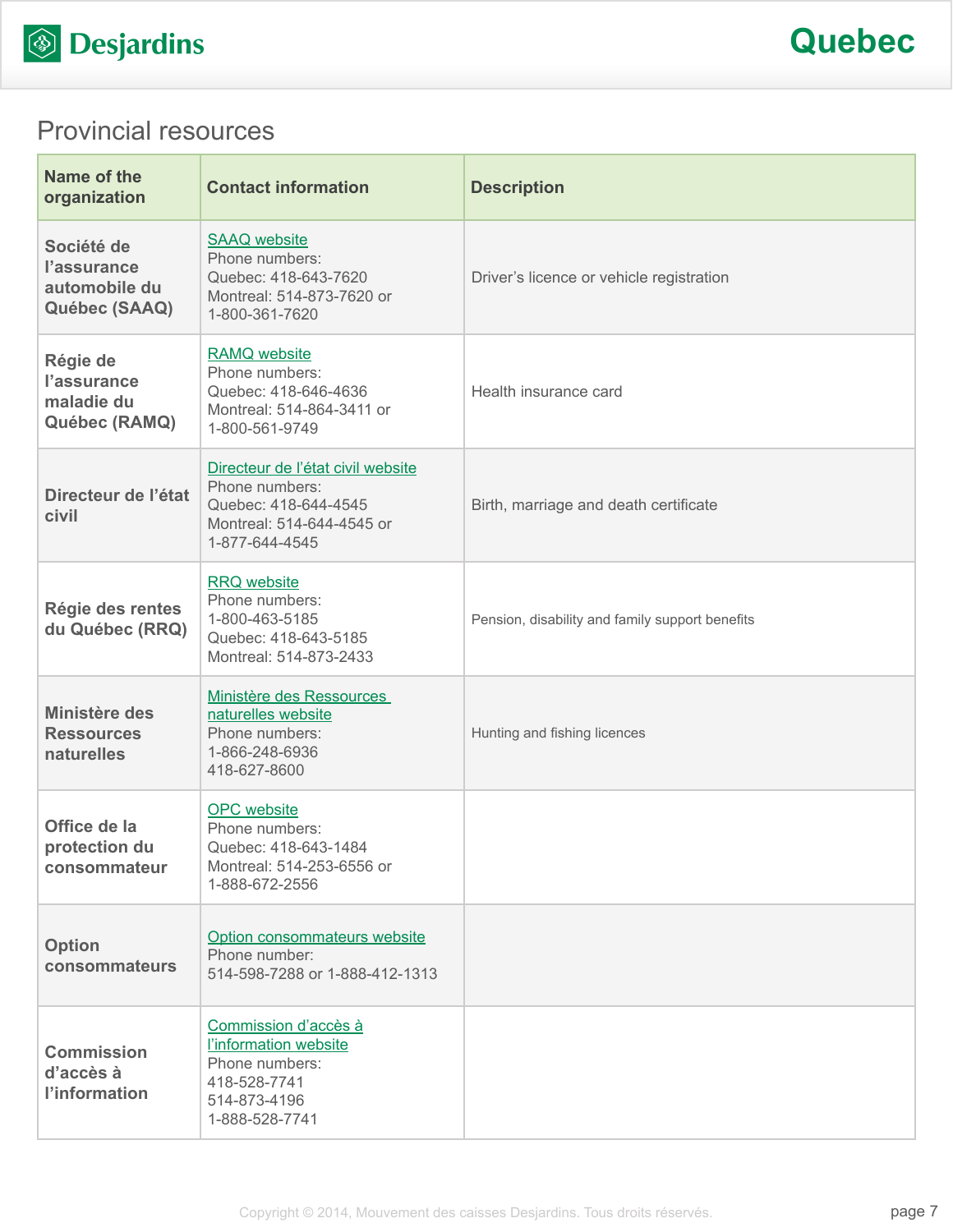## Forms and links

CREDIT EVALUATION AGENCIES [Equifax - Credit Report Request Form](http://www.equifax.com/ecm/canada/EFXCreditReportRequestForm.pdf) [Equifax - Credit Report Update Form](http://www.consumer.equifax.ca/dispute-ca/canada-cr-update-form/en_ca) [TransUnion - Credit Report Request Form](http://www.transunion.ca/docs/personal/Consumer_Disclosure_Request_Form_en.pdf) [TransUnion - Investigation Request Form](http://www.transunion.ca/docs/personal/Credit Investigation Request Form_en.pdf) [TransUnion - Fraud Alert Request Form](http://www.transunion.ca/docs/personal/Ca_Fraud_Alert_Request_Form.pdf)

GENERAL SERVICES [Service Canada](http://www.servicecanada.gc.ca/eng/home.shtml)

SOCIAL INSURANCE NUMBER [Application for a Social Insurance Number](http://www.servicecanada.gc.ca/cgi-bin/search/eforms/index.cgi?app=prfl&frm=nas2120&ln=eng) (Canada) [Information Guide](http://www.servicecanada.gc.ca/eforms/forms/nas-2120-(09-13)e.pdf)

BIRTH CERTIFICATE [Application for a Certificate or Copy of an Act](http://www.etatcivil.gouv.qc.ca/publications/DCCA-Birth_2013-2014.pdf) **[Guarantor's Declaration](http://www.etatcivil.gouv.qc.ca/publications/FO-11-15-F Declaration du repondant.pdf) (form in French only)** [Application for an Attestation](http://www.etatcivil.gouv.qc.ca/publications/FO-18-01 Application for an Attestation.pdf) [Application for Insertion of an Act of Civil Status Made Outside](http://www.etatcivil.gouv.qc.ca/publications/FO-16-23 Application for Insertion of an Act of Civil Status Made Outside Quebec in the Quebec Register of Civil Status.pdf)  [Quebec into the Quebec Register of Civil Status](http://www.etatcivil.gouv.qc.ca/publications/FO-16-23 Application for Insertion of an Act of Civil Status Made Outside Quebec in the Quebec Register of Civil Status.pdf)

CHILD REQUESTS [Child Tax Benefit](http://www.cra-arc.gc.ca/bnfts/cctb/menu-eng.html) [Application for Child Assistance Payments](http://www.rrq.gouv.qc.ca/SiteCollectionDocuments/www.rrq.gouv.qc/anglais/formulaires/soutien_aux_enfants/LPF800_en.pdf) [Change in Conjugal Status](http://www.rrq.gouv.qc.ca/SiteCollectionDocuments/www.rrq.gouv.qc/anglais/formulaires/soutien_aux_enfants/LPF801_en.pdf) [Application for Review of a Decision](http://www.rrq.gouv.qc.ca/SiteCollectionDocuments/www.rrq.gouv.qc/anglais/formulaires/soutien_aux_enfants/LPF006-1_en.pdf) [Change in Percentage of Custody Time](http://www.rrq.gouv.qc.ca/SiteCollectionDocuments/www.rrq.gouv.qc/anglais/formulaires/soutien_aux_enfants/LPF809_en.pdf) [Change in the Number of Dependent Children Change in the](http://www.rrq.gouv.qc.ca/SiteCollectionDocuments/www.rrq.gouv.qc/anglais/formulaires/soutien_aux_enfants/LPF806_en.pdf)  [Number of Dependent](http://www.rrq.gouv.qc.ca/SiteCollectionDocuments/www.rrq.gouv.qc/anglais/formulaires/soutien_aux_enfants/LPF806_en.pdf) [Régie de l'assurance maladie](http://www.ramq.gouv.qc.ca/en/life-events/birth-adoption/Pages/health-insurance.aspx)

HEALTH CARD AND INSURANCE [Régie de l'assurance maladie du Québec](http://www.ramq.gouv.qc.ca/en/Pages/home.aspx) [Renewal Health Insurance Card](http://www.ramq.gouv.qc.ca/en/citizens/health-insurance/health-insurance-card/Pages/renewal.aspx) [Lost, Damaged or Stolen Health Insurance Card](http://www.ramq.gouv.qc.ca/en/citizens/health-insurance/health-insurance-card/Pages/lost-damaged-stolen-card.aspx) [Correction of Information on the Card](http://www.ramq.gouv.qc.ca/en/citizens/health-insurance/health-insurance-card/Pages/correction-information-card.aspx) [Health Insurance Coverage](http://www.ramq.gouv.qc.ca/en/citizens/health-insurance/pages/health-insurance.aspx)

OLD AGE SECURITY PENSION [Application for The Old Age Security Pension](http://www.servicecanada.gc.ca/cgi-bin/search/eforms/index.cgi?app=prfl&frm=isp3000&ln=eng) [Old Age Security Pension](http://www.servicecanada.gc.ca/eng/sc/oas/pension/oldagesecurity.shtml) [Canada Pension Plan](http://www.servicecanada.gc.ca/eng/isp/cpp/cpptoc.shtml)

PENSION PLAN

[Quebec Pension Plan](http://www.rrq.gouv.qc.ca/en/accueil/Pages/accueil.aspx) [Change of Address](http://www.rrq.gouv.qc.ca/en/services/services_en_ligne/Pages/sqca.aspx) [Direct Deposit Forms](http://www.rrq.gouv.qc.ca/en/services/formulaires/depot_direct/Pages/depot_direct.aspx) [Application for a Retirement Pension](http://www.rrq.gouv.qc.ca/SiteCollectionDocuments/www.rrq.gouv.qc/anglais/formulaires/regime_rentes/retraite/B001_en.pdf) [Application for Review of a Decision](http://www.rrq.gouv.qc.ca/SiteCollectionDocuments/www.rrq.gouv.qc/anglais/formulaires/regime_rentes/B026-1_en.pdf) (Retirement, death or partition) [Application for Disability Benefits](http://www.rrq.gouv.qc.ca/SiteCollectionDocuments/www.rrq.gouv.qc/anglais/formulaires/regime_rentes/invalidite/B071_en.pdf) **[Application for Review of a Decision](http://www.rrq.gouv.qc.ca/SiteCollectionDocuments/www.rrq.gouv.qc/anglais/formulaires/regime_rentes/B026-2_en.pdf) (Disability)** [New Application for Disability Benefits](http://www.rrq.gouv.qc.ca/SiteCollectionDocuments/www.rrq.gouv.qc/anglais/formulaires/regime_rentes/invalidite/B004_en.pdf)

DEATH CERTIFICATE [Application for a Certificate or Copy of an Act](http://www.etatcivil.gouv.qc.ca/publications/DCCA-Death_2013-2014.pdf)

DEATH REGISTRATION [Application for an Attestation](http://www.etatcivil.gouv.qc.ca/publications/FO-18-01 Application for an Attestation.pdf)

CIVIL STATUS – OTHER [Guarantor's Declaration](http://www.etatcivil.gouv.qc.ca/publications/FO-11-15-F Declaration du repondant.pdf) (form in French only) [Application for Insertion of an Act of Civil Status Made Outside](http://www.etatcivil.gouv.qc.ca/publications/FO-16-23 Application for Insertion of an Act of Civil Status Made Outside Quebec in the Quebec Register of Civil Status.pdf)  [Quebec into the Quebec Register of Civil Status](http://www.etatcivil.gouv.qc.ca/publications/FO-16-23 Application for Insertion of an Act of Civil Status Made Outside Quebec in the Quebec Register of Civil Status.pdf) [Application for Survivors Benefits](http://www.rrq.gouv.qc.ca/SiteCollectionDocuments/www.rrq.gouv.qc/anglais/formulaires/regime_rentes/deces/B042_en.pdf) [Application for Reviews of a Decision](http://www.rrq.gouv.qc.ca/SiteCollectionDocuments/www.rrq.gouv.qc/anglais/formulaires/regime_rentes/B026-1_en.pdf)

MARRIAGE CERTIFICATE [Application for a Certificate or Copy of an Act](http://www.etatcivil.gouv.qc.ca/publications/DCCA-Marriage_Civil_Union_2013-2014.pdf) [Guarantor's Declaration](http://www.etatcivil.gouv.qc.ca/publications/FO-11-15-F Declaration du repondant.pdf) (form in French only) **[Application for an Attestation](http://www.etatcivil.gouv.qc.ca/publications/FO-18-01 Application for an Attestation.pdf)** [Application for Insertion of an Act of Civil Status Made Outside](http://www.etatcivil.gouv.qc.ca/publications/FO-16-23 Application for Insertion of an Act of Civil Status Made Outside Quebec in the Quebec Register of Civil Status.pdf)  [Quebec into the Quebec Register of Civil Status](http://www.etatcivil.gouv.qc.ca/publications/FO-16-23 Application for Insertion of an Act of Civil Status Made Outside Quebec in the Quebec Register of Civil Status.pdf)

CHANGE IN MARITAL STATUS [Application for Simulated Partition of Employment Earnings](http://www.rrq.gouv.qc.ca/SiteCollectionDocuments/www.rrq.gouv.qc/anglais/formulaires/regime_rentes/RDC001_en.pdf) [Application for Partition of Employment Earnings Between](http://www.rrq.gouv.qc.ca/SiteCollectionDocuments/www.rrq.gouv.qc/anglais/formulaires/regime_rentes/RDC003_en.pdf)  [Former Spouses](http://www.rrq.gouv.qc.ca/SiteCollectionDocuments/www.rrq.gouv.qc/anglais/formulaires/regime_rentes/RDC003_en.pdf) [Application for Child Assistance Payments](http://www.rrq.gouv.qc.ca/SiteCollectionDocuments/www.rrq.gouv.qc/anglais/formulaires/soutien_aux_enfants/LPF800_en.pdf) [Change in Conjugal Status](http://www.rrq.gouv.qc.ca/SiteCollectionDocuments/www.rrq.gouv.qc/anglais/formulaires/soutien_aux_enfants/LPF801_en.pdf) [Application for Review of a Decision](http://www.rrq.gouv.qc.ca/SiteCollectionDocuments/www.rrq.gouv.qc/anglais/formulaires/soutien_aux_enfants/LPF006-1_en.pdf) (Child Assistance) [Change in Percentage of Custody Time](http://www.rrq.gouv.qc.ca/SiteCollectionDocuments/www.rrq.gouv.qc/anglais/formulaires/soutien_aux_enfants/LPF809_en.pdf) [Change in the Number of Dependent Children](http://www.rrq.gouv.qc.ca/SiteCollectionDocuments/www.rrq.gouv.qc/anglais/formulaires/soutien_aux_enfants/LPF806_en.pdf)